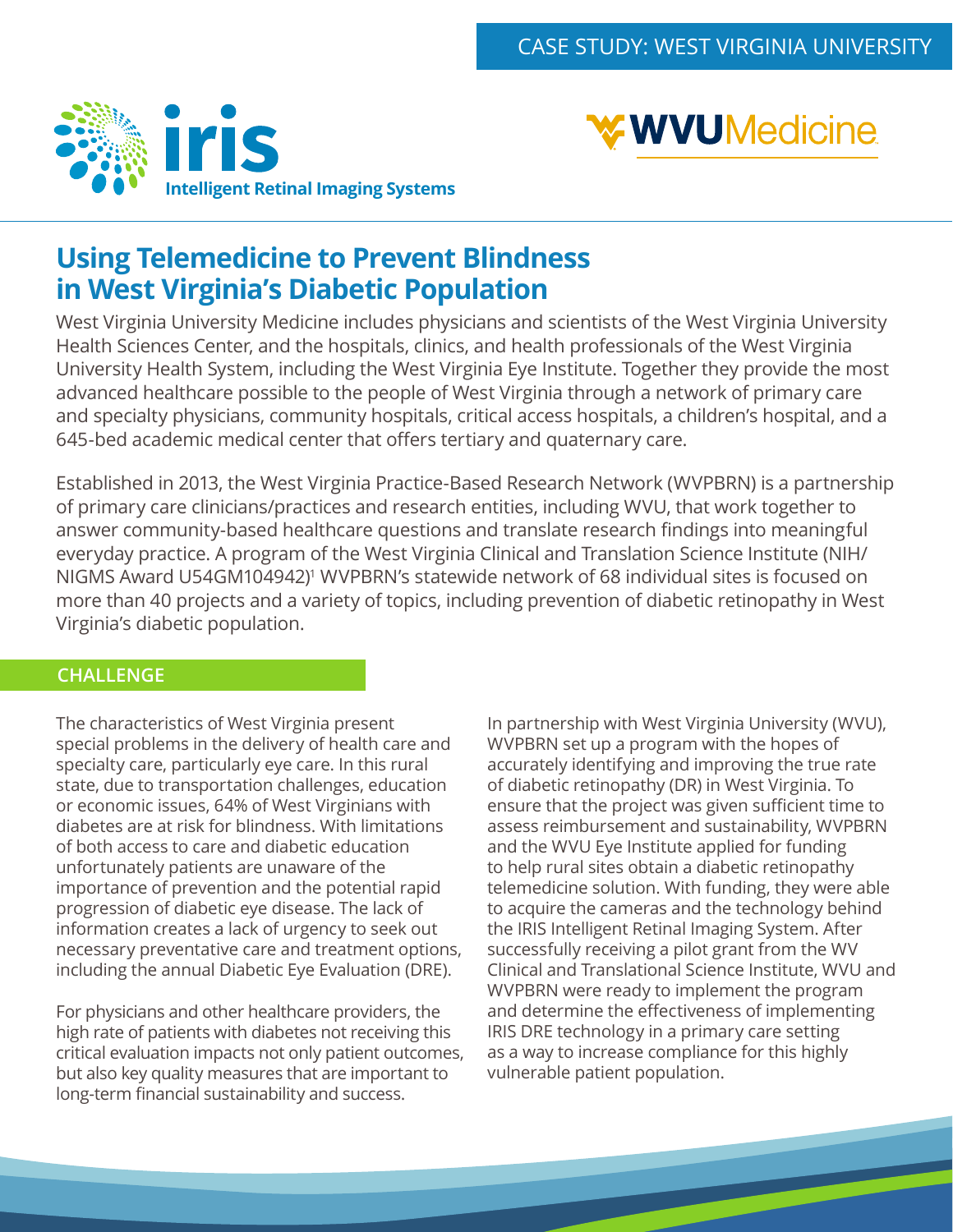### **THE SOLUTION**

Partnering with IRIS, WVPBRN and WVU implemented their DRE program at three primary care sites across the state that were part of the WVPBRN, as well as at two WVU academic sites. Working with the primary care sites, the WVPBRN sought to recruit adult patients with diabetes who had a care gap for the annual DRE within the current and previous calendar year.

Telemedicine is an efficient, reliable, and costeffective diagnostic process. Instead of the patient traveling long distances to consult experts, telemedicine leverages technology that enables remote and timely patient evaluation. By implementing the IRIS technology at the primary care level, patients receive the preventative DRE during routine office visits with their primary care provider, whom is likely to already be managing their diabetes with other diabetic tests such as their HbA1cs and annual foot checks.

In what is typically a less than five-minute process, front line staff captures a fundus photograph of the retina. Through IRIS telemedicine, images are immediately exported securely through the cloud where ophthalmologists and retina specialists interpret the images via an FDA II telemedicine grading platform. Leveraging the bidirectional interface, the final graded results are delivered directly to the patients' electronic medical record (EMR) with ICD-10 discrete data.

Through the telemedicine platform, recommended care plans and referral paths are returned to primary care. Referrals are made for appropriate follow up treatment with a specialist based on the level of severity diagnosed.

The identification of retinal disease in patients with diabetes is an indication that their diabetes is not being adequately controlled. As such, physicians can also use this information to identify where it is necessary to apply systemic control criteria more aggressively. Providers in the program are also taking the new information and using it to better educate their patients, and manage their diabetes.

## **RESULTS**

### **In the first 13 months - 1,564 exams performed.**

#### **Closing Care Gaps:**

- 31% Patients Examined had identifiable pathology
- 16.17% were diagnosed with diabetic retinopathy that otherwise would have gone undiagnosed and untreated.
- 24.4% patients were identified and referred for other forms of ocular pathology such as glaucoma, cataract or macular degeneration.

#### **Improving Quality Care Measures:**

• Quality measures increased by 20% in the first four months of the program, with some providers achieving greater than 80% compliance by the end of the first year.

**Improving Patient Satisfaction:** Implementation at primary care has improved convenience, allowing patients to experience:

- More information about managing their disease
- Deeper trust with their physician
- Better chances for improved outcomes

#### **Leveraging IRIS technology helps overcome common barriers to the exam:**

- Exams performed quickly as part of routine check-up, and typically do not require dilation
- Improved Access to Specialty Care in underserved areas
- Improved provider-to-patient conversations about diabetic complications as a result of non-compliance
- Less travel required/time needed for a specialty care visit

#### **Proactive communication in advance allows for better prepared patients:**

- EHR integration allows for reminder call in advance of primary care appointment for a better patient experience
- Scheduling for the exam can happen at the same time of patient's existing appointment to improve patient satisfaction

#### **Improving Provider Satisfaction:**

- Care gaps are closed, billing processes start, and results are reviewed via the bi-directional EHR interface.
- True diagnoses of end-organ damage gives providers the ability to better identify levels of high-risk patients and establish an appropriate care plan.
- The increase in patient exam compliance leads to improved quality measures.
- Direct referrals to eye care specialists are more accessible for patients with diagnosed eye disease vs. those for routine screenings.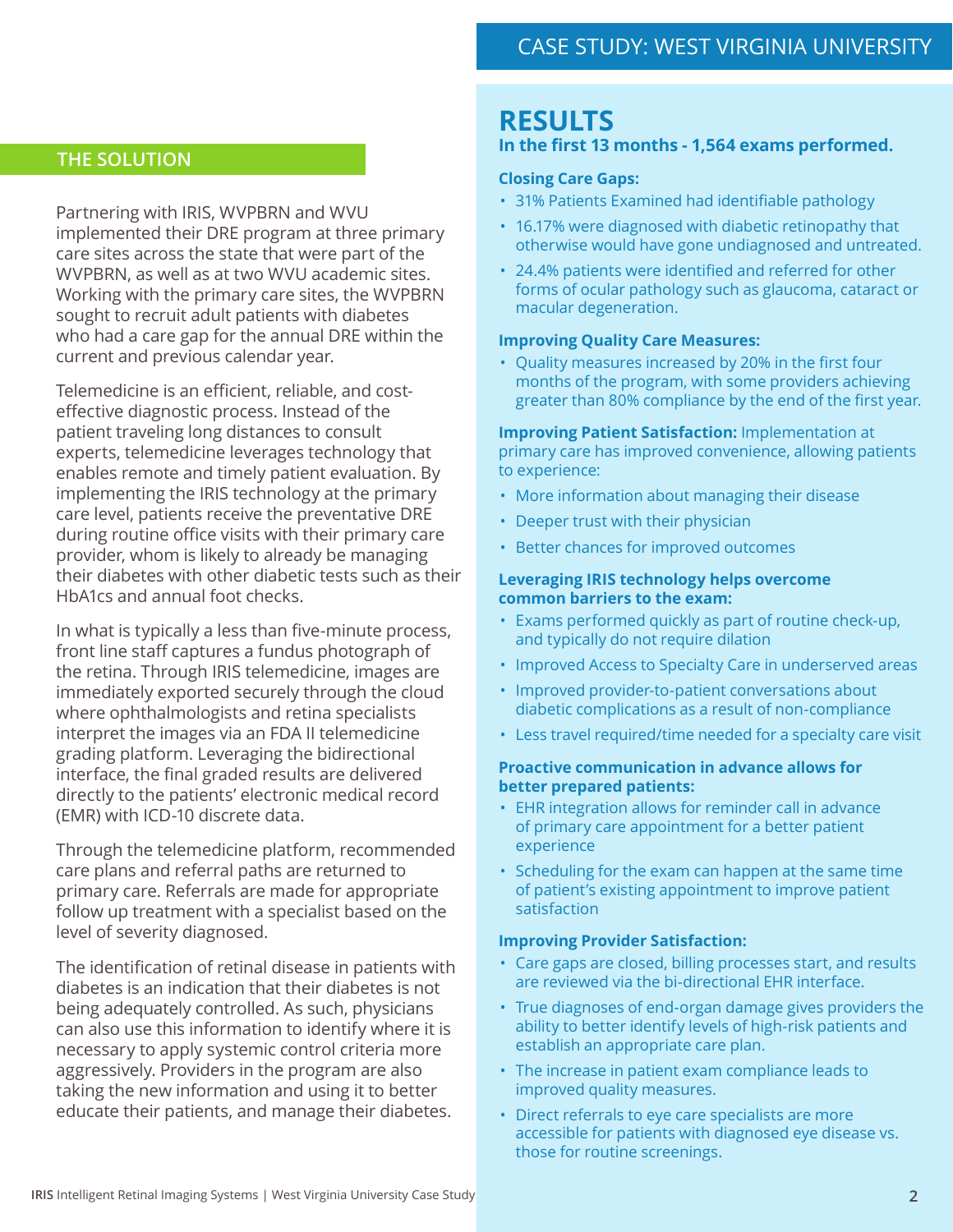Long-term, the program will improve care access at all levels. As healthy patients are removed from the clogged referral stream, access to specialty care will improve for patients diagnosed with pathology who need care for diabetic eye disease.

By bringing the exam to the patient, the likelihood of identifying and treating diabetic retinopathy is increased significantly, especially in this largely rural state where there are potential barriers to accessing ophthalmologists or retinal specialists. For primary care physicians and their patients IRIS technology is a sight-saving imperative.

## **Telemedicine Connects West Virginia's Diabetic Population with Sight-Saving Diabetic Retinopathy Exams**

The number of patients diagnosed with diabetes in West Virginia is approaching epidemic levels. On a nationwide per-capita basis, West Virginia currently has the second highest rate of diabetes in the U.S. More than 250,000 individuals (15%) have been diagnosed with the disease, and another 62,000 are undiagnosed but likely on a pre-diabetic trajectory with no chance of reversal.

Diabetic retinopathy is the leading cause of preventable blindness in the United States in people 20 to 65 years of age. At current rates, one in three Americans with diabetes will have diabetic retinopathy by 2050. Early detection can reduce the risk of severe vision loss by 90 percent, and can also significantly reduce long-term healthcare costs. However, an important factor to early detection is education, and in the state of West Virginia many patients are unaware of the rapid progression of diabetic eye disease and the risk it poses to their vision.

*"Although patients with diabetes are supposed to get evaluated for retinopathy yearly, in West Virginia only about 60% received eye care in the past year,"* said Dr. Ronald L. Gross, M.D., Chair of Ophthalmology at West Virginia University. *"Telemedicine has enabled remote and timely consultations, and reduced access disparities in rural, underserved, and geographically isolated communities. Combined with the fact that most patients don't realize the importance of receiving*  *regular eye exams, it's not a surprise that we have such a large gap in care."*

For the hundreds of physicians and other health care providers who treat West Virginia's diabetic population, this significant care gap is cause for concern. In response, a small community hospital, realizing that their patients with diabetes were not receiving proper preventative eye examinations, reached out to the WVPBRN for help. The result was a partnership between WVPBRN, WVU and IRIS, with the goal of identifying the rate of diabetic retinopathy and whether it was feasible to implement DRE technology at the primary care level.

# **Bringing DRE to the Patient**

Using IRIS DRE technology, WVU and WVPBRN implemented a diabetic retinopathy evaluation program at a handful of primary care locations across the state, including three sites that were part of WVPBRN, and two WVU Medicine academic sites. Working with the WVU Eye Institute, WVPBRN sought to recruit adult patients with diabetes who have not had a DRE during the current or previous calendar year, and had no future plans to have the exam.

Implementing the IRIS solution in the primary care office, patients are given exams at their regular appointment. *"The IRIS telemedicine solution enables us to bring this critical exam directly to our patients, helping relieve the burden of getting them to the retinal specialist or ophthalmologist, which for many of our patients can be hours away,"* said Mathew Weimer, M.D., Valley Health Systems. *"Patients have also told us that they are grateful for the simplicity of the exam, which requires no dilatation and very little to no effort on their part."*

*"Before implementation of the IRIS program we were facing a breakdown at practically every level, which was creating significant issues with getting our patients to complete their annual retinal exams,"* said Dr. Gregory Peters, M.D., Community Care West Virginia. *"Whether it was cost-related, or simply the act of follow through on either the patient or the physician side, exams weren't happening at the rate they should have been. This breakdown creates a care gap that not only impacts us financially, but puts our patients with diabetes at a much greater risk of developing diabetic retinopathy."*